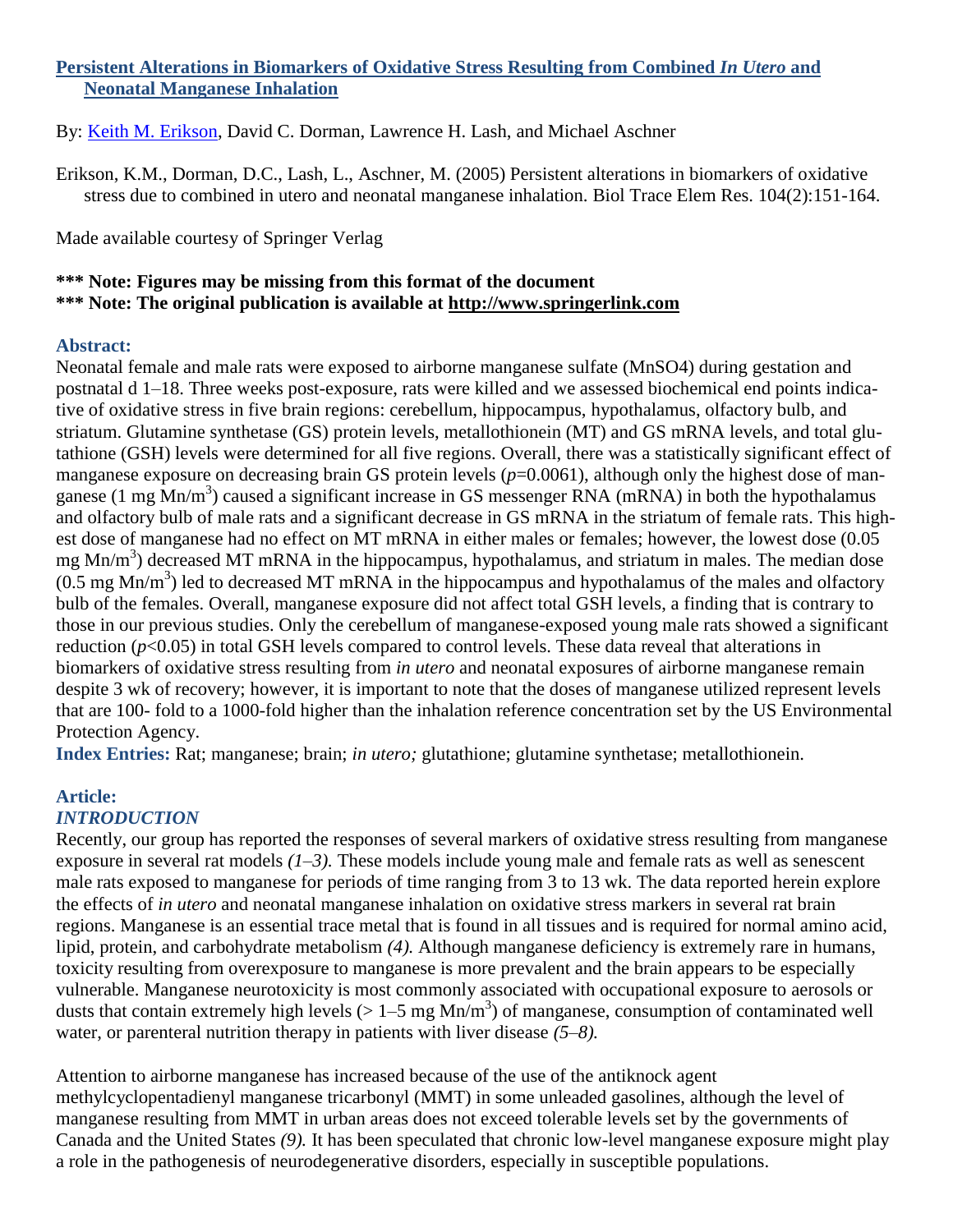Oxidative stress has been implicated as a contributing mechanism by which manganese might be cytotoxic *(10).* The oxidation of dopamine by manganese is a potential mechanism by which manganese-induced oxidative stress could occur, especially because manganese accumulates in dopamine-rich brain regions of rodents and primates (e.g., basal ganglia) *(11).* Another possible mechanism is that manganese, through its sequestration in mitochondria, interferes with proper respiration, thereby leading to excessive production of reactive oxygen species. One laboratory reported inhibition of complex I of the electron transport chain after treatment of PC12 cell cultures with MnCl2 *(12).* Another laboratory showed evidence suggesting that the ATPase complex is inhibited at very low levels of mitochondrial manganese and that complex I is inhibited only at higher manganese concentrations *(13).* It has been shown that trivalent manganese is more effective at inhibiting complex I *(14–16),* but the divalent form is, by far, the predominant species within cells and is largely bound to ATP *(15,17).* Nevertheless, in biological media, manganese of any valence will spontaneously give rise to infinitesimal amounts of trivalent manganese, and HaMai et al. *(18)* demonstrated that even at trace amounts, trivalent manganese can cause formation of reactive oxygen species.

This present study extends the previous observations by examining the interactions of sex on the reversibility of altered end points of oxidative stress as a result of manganese exposure in select brain regions. The rats in the present study were exposed to levels of manganese similar as those in one of our earlier studies *(1).* Finally, the developmental time-point of the exposure is a novel aspect of this study, furthering the understanding of neurological consequences of manganese exposure.

# **MATERIALS AND METHODS**

## *Experimental Design*

Adult (F0 male and female rats) CD rats (10 rats/ gender/ exposure concentration) were exposed to either air or MnSO<sub>4</sub> (0.05, 0.5, or 1 mg Mn/m<sup>3</sup>) beginning 28 d prior to breeding and for up to 14 d during the mating period. Presumed pregnant female rats were exposed to either air or MnSO<sup>4</sup> from gestation day (GD) 0 through GD 19. Inhalation exposures were not conducted when parturition was expected to occur (i.e., after GD 19). Lactating rats and their pups were then concurrently exposed to either air or MnSO4 beginning 1 d after parturition (day of parturition was designated as postnatal day [PND] 0) using methods described by Dorman et al. *(19).* Inhalation exposure continued from PND 1 through PND 18. Oxidative stress end points were determined in the remaining offspring (whenever possible,  $n = 1$  rat/ sex/ exposure concentration/time-point) on PND  $45 \pm 1$ .

#### *Chemicals*

Manganese(II) sulfate monohydrate (MnSO<sub>4</sub>·H<sub>2</sub>O) (CAS Registry no. 10034-96-5) was obtained from Sigma-Aldrich Chemical Company, Inc. (Milwaukee, WI). This relatively water-soluble material is a white to pale pink crystalline powder that contains 32.6% manganese. All other chemicals were purchased from Sigma Chemical (St. Louis, MO) unless otherwise noted and were of the highest possible quality.

#### *Animals*

The study was conducted under federal guidelines for the care and use of laboratory animals (National Research Council, 1996) and was approved by the CIIT Institutional Animal Care and Use Committee. Young (6 wk old) male (*n*=40) and female (*n*=40) CD rats were purchased from Charles River Laboratories, Inc. (Raleigh, NC). All prestudy health screens were negative. Animals were acclimated for approx 2 wk in a HEPA-filtered, mass air-displacement room maintained at 18.5–21.5°C and 40–60% relative humidity in CIIT's AAALACaccredited animal facility. Rats were individually housed in suspended stainless-steel cages (Lab Products, Inc., Seaford, DE) with an automatic watering system that provided reverse osmosis purified water *ad libitum*. A pelleted, semipurified AIN-93G certified diet from Bio-Serv (Frenchtown, NJ) formulated to contain approx 10 ppm manganese and 35 ppm iron was given *ad libitum* (except during inhalation exposures) throughout the study. Fluorescent lighting was kept on a 12-h light–dark cycle (0600–1800). A study day for these exposures was defined as a 6-h exposure, generally from 0830 to 1430.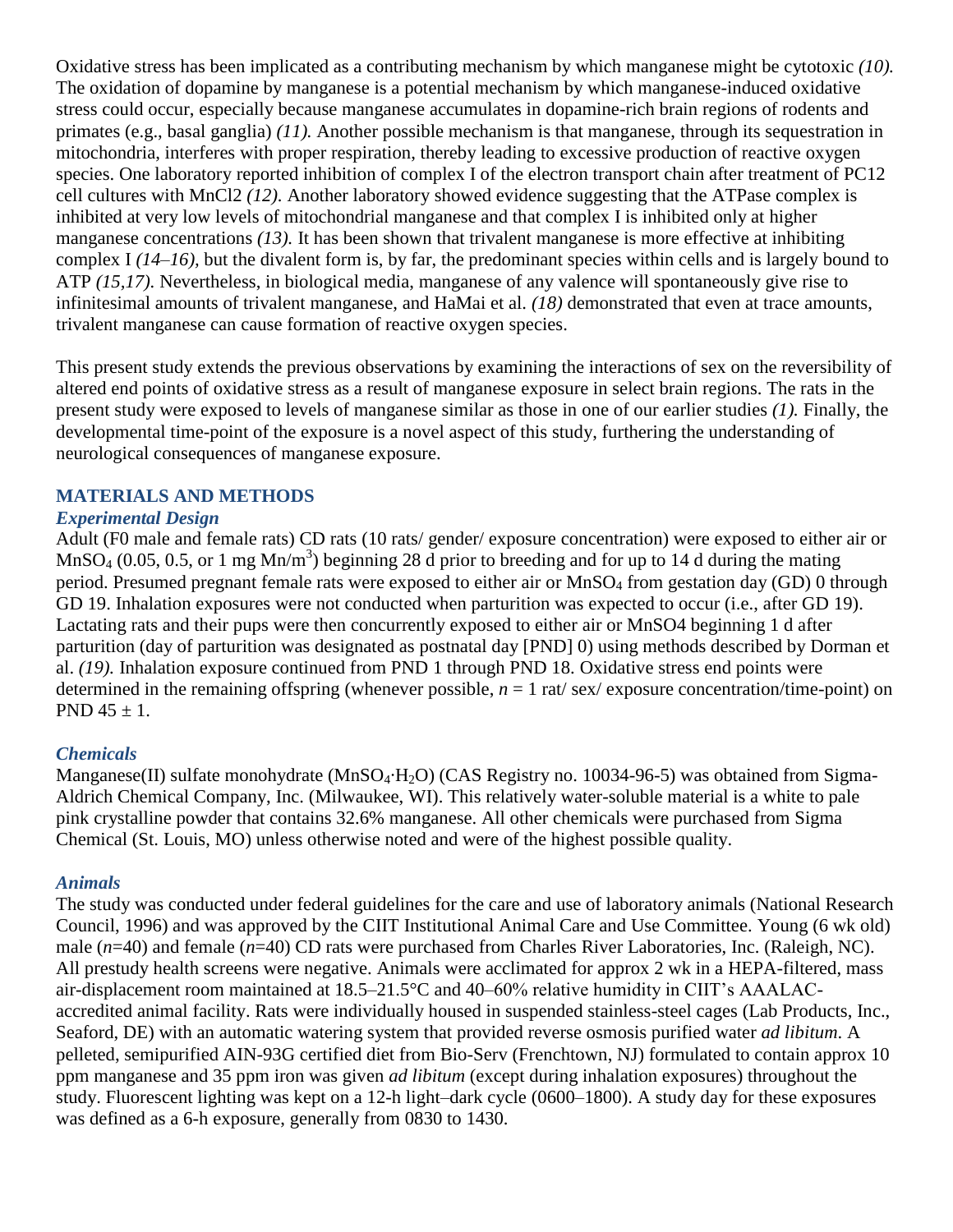# *Breeding Procedures*

The parental generation was manganese exposed by inhalation 7 d per week, 6 h per day, prior to breeding (see next section for exposure details). The rats were mated after the daily exposure (female added to male's cage) and separated in the morning for the next exposure day. Each pair was selected randomly within each exposure group for a period of up to 14 d, with no change in mating partner. Females were examined daily after each cohabitation period for a copulation plug or sperm-positive smear, which indicated successful mating, and was designated gestation day 0 (GD 0).

## *Manganese Exposures*

Rats were exposed whole body in 8-m<sup>3</sup> Hinners-style, stainless-steel and glass inhalation exposure chambers using exposure cage rack units. MnSO<sub>4</sub> atmospheres were generated and characterized using methods described by Dorman et al. *(19)*. Nominal MnSO<sub>4</sub> exposure concentrations of 0.05, 0.5, and 1 mg Mn/m<sup>3</sup> were used in this study. The target particle size distribution was 1.5–2  $\mu$ m mass median aerodynamic diameter (MMAD) with a geometric standard deviation (GSD) < 2. Control groups were exposed to HEPA-filtered air only. The overall means ( $\pm$  SD) for the chamber concentrations based on daily optical particle sensor data were 0.001  $\pm$  0.000,  $0.157 \pm 0.011$ ,  $1.50 \pm 0.10$ , and  $3.03 \pm 0.18$  mg/m<sup>3</sup> for the target exposure concentrations of 0, 0.15, 1.53, and 3.10 mg MnSO<sub>4</sub>/m<sup>3</sup>, corresponding to 0, 0.05, 0.5, and 1 mg Mn/m<sup>3</sup>, respectively. The particle size distribution was 1.03 µm geometric mean diameter (GMD) and 1.52 GSD, 1.05 µm GMD (GSD = 1.53), and 1.07 µm GMD (GSD = 1.55) for the target concentrations of 0.150, 1.53, and 3.10 mg MnSO<sub>4</sub>/m<sup>3</sup>, respectively.

## *Tissue Collection*

At the termination of exposures, euthanasia (with CO2) was carried out in accordance with NIH guidelines. The brain areas of interest were dissected out and weighed and then placed in high-purity linear polyethylene vials, frozen in liquid nitrogen, and stored at –80°C until analysis.

## *RNA Isolation and Northern Blot Analysis*

The tissue samples were homogenized and total RNA was extracted with a monophase phenol and guanidine isothiocyanate solution (RNA STAT-60; Tel-Test, Inc., Friendswood, TX). For Northern blot analysis, 10 µg of RNA were electrophoresed on a 1.2% agarose denaturing gel and transferred onto a positively charged Nylon membrane (Nytran SuPerCharge; Schleicher & Schuell, Keene, NH) overnight by capillary transfer in 10X SSC (1X SSC = 0.15 *M* sodium chloride, 0.015 *M* sodium citrate) buffer. The RNA was immobilized with an ultraviolet (UV) crosslinker.

For metallothionein (MT) or glutamine synthesase (GS), the blot was prehybridized in 50% deionized formamide, 5X Denhardt's solution, 10% dextran sulfate, 0.1% sodium dodecyl sulfate (SDS), 4X SSC, 100 g/mL denatured salmon sperm DNA, 20 m*M* Tris-HCl, pH 8.0 for 1 h at 45°C. To probe for MT or GS, the blot was prehybridized in Ultrasensitive Hybridization Buffer (Ambion, Inc., Austin, TX) at 45°C. The RNA blots were then hybridized overnight with  $10^5$  cpm/mL of  $\left[\alpha^{-32}P\right]$ dCTP-labeled random primed cDNA probe (approx 1 × 10<sup>8</sup> cpm/µg; RadPrime DNA Labeling System; Gibco-BRL/Life Technologies, Rockville, MD). Membranes were washed two to three times in 2X SSC/0.1% SDS at 45°C for 20 min and then exposed to Kodak Biomax MR Film at  $-80^{\circ}$ C with intensifying screens for 24–36 h. The autoradiograms were quantified by densitometry scanning in conjunction with the TINA v2.09e computer program (Raytest USA, Inc., Wilmington, NC). To correct for total loaded RNA level, the blots were stripped in 0.1X SSC/0.1%SDS/40 m*M* Tris-HCl buffer and probed for 28s rRNA *(20).*

# *Protein Isolation and Western Blot Analysis*

Tissue lysates were centrifuged for 10 min at 10,000*g* to remove cellular debris, and the protein content of the resultant supernatant was determined with the bicinchoninic acid method (Pierce Chemical, Rockford, IL). An aliquot of 100 µg of protein was concentrated from the imidazole lysis buffer by organic extraction. Sample volumes were brought up to 400 µL with water and an equal volume of methanol (400 µL) was added, followed by 100 µL of chloroform. Samples were vortexed for 20 s and centrifuged at 14,000*g* for 3 min. The upper layer was removed and discarded.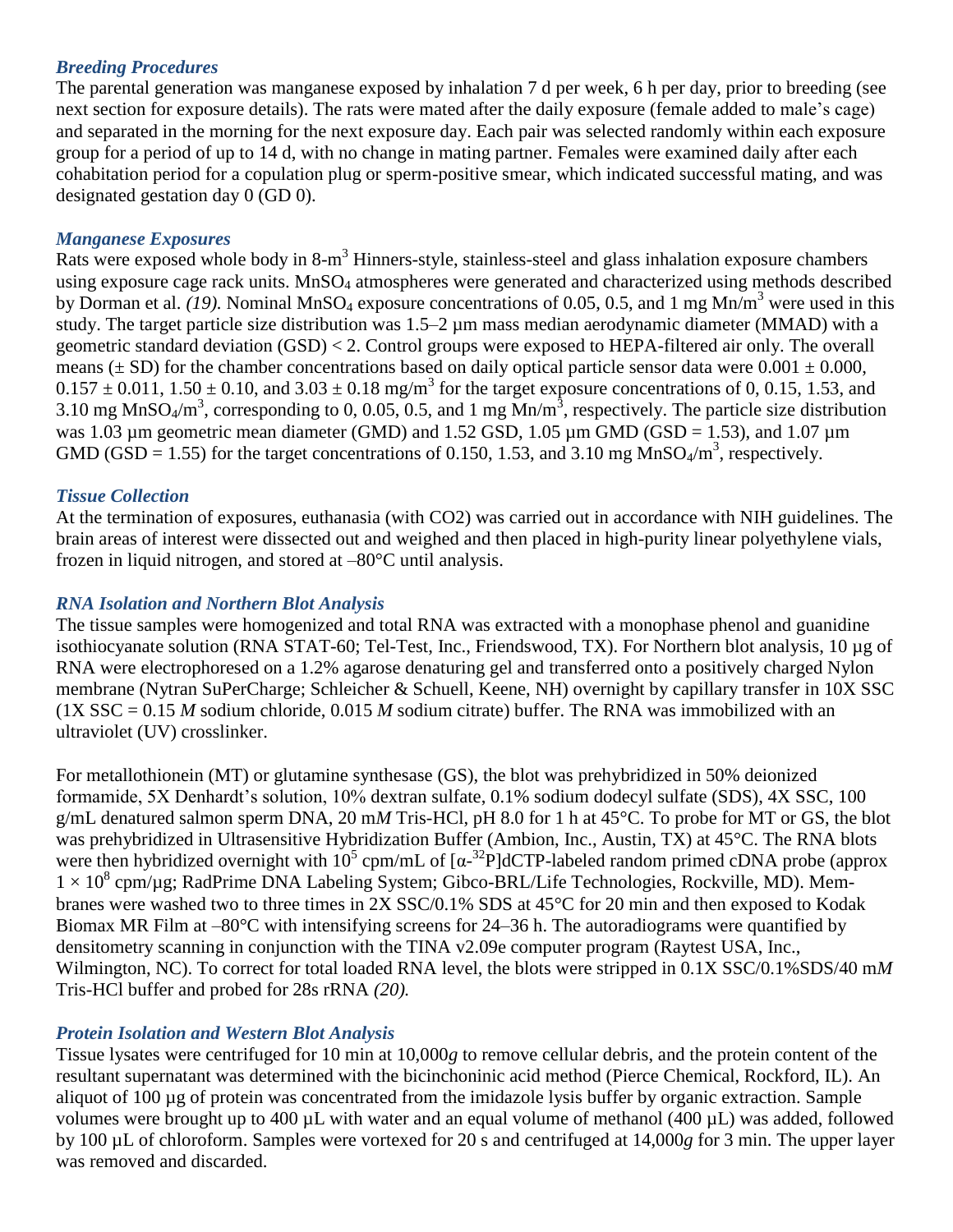An additional 300 µL of methanol was added to each sample and they were again vortexed and centrifuged. The supernatant was removed and the pellet was air-dried. Each pellet was then dissolved in 100 µL of 2% SDS and heated to 65°C.

Five microliters of 5X loading buffer (50% glycerol; 10% SDS, 0.25 *M* TrisHCl, pH 6.8) and dithiothreitol (DTT) (final concentration 100 m*M*) were added to the extracted proteins and the samples were boiled for 10 min. Bromophenol blue (1  $\mu$ L of a 50% [w/v] solution) was added and proteins were resolved by denaturing sodium dodecyl sulfate–polyacrylamide gel electrophoresis (SDS-PAGE) with a 5% stacking and 8% resolving acrylamide gels in a 0.1% SDS, 25 m*M* Tris-HCl, 192 m*M* glycine buffer. Following fractionation, proteins were electrophoretically transferred to a nitrocellulose membrane (Protran, BA83; Schleicher & Schuell, Keene, NH) in 20% methanol, 0.1% SDS, 25 m*M* Tris-HCl, and 192 m*M* glycine for 3 h at 60 V.

Membranes were blocked with 5% low-fat powdered milk in Trisbuffered saline with Tween (TBST, 0.1% Tween, 150 m*M* NaCl, 20 m*M* TrisHCl) containing 0.1% gelatin (type B from bovine skin; Sigma, St. Louis, MO). GS proteins were detected with a monoclonal antibody (Chemicon, Temecula, CA) diluted to 1 : 2000 followed by incubation with a horseradish peroxidase-conjugated goat anti-mouse secondary antibody diluted to 1 : 2000 (Kirkegaard and Perry Laboratories, Gaithersburg, MD), both in TBST and 5% milk for 1 h. Protein bands were visualized with the Renaissance enhanced chemiluminescence system (New England Nuclear, Boston, MA). The autoradiograms were quantified by densitometry scanning in conjunction with the TINA v2.09e computer program (Raytest USA, Inc., Wilmington, NC).

## *GSH Level Determination*

Tissue samples (50–100 mg) were homogenized in 1 mL of 10% (v/v) perchloric acid containing 1 m*M* bathophenanthroline disulfonic acid (BPDS) and L-γ-glutamyl-L-glutamate. The mixture was vortexed and centrifuged, and an aliquot was removed for high-performance liquid chromatography (HPLC) analysis *(21)* with a Waters model 600E multisolvent delivery system using an ion-exchange method with a methanol-acetate mobile phase and gradient elution. The limit of GSH detection was approx 50 pmol, which equated to approx 0.4 nmol/mg protein *(22,23).*

#### *Statistical Analysis*

The data were analyzed using the SAS system v8.2 (SAS Institute, Cary, NC). Data were examined for normality of distribution and presence of outliers. Analysis of variance with repeated-measures factors (brain regions) and between-groups factors was used to test for interactions between manganese exposure and sex. When the overall significance resulted in rejection of the null hypothesis  $(p < 0.05)$ , the Tukey's HSD post-hoc test was used to evaluate mean differences.

|               | <b>Brain</b><br>Region | $0.05$ mg<br>Mn/m <sup>3</sup> | 0.5 <sub>mg</sub><br>Mn/m <sup>3</sup> | 1.0 <sub>mg</sub><br>Mn/m <sup>3</sup> |
|---------------|------------------------|--------------------------------|----------------------------------------|----------------------------------------|
|               |                        | $(n=8)$                        | $(n=8)$                                | $(n=8)$                                |
| <b>MALE</b>   | CВ                     | $88.8 \pm 2.2$                 | 79.4±2.9                               | 87.6±4.5                               |
|               | НC                     | $89.5 + 4.9$                   | $94.1 \pm 4.2$                         | $96.4 \pm 3.6$                         |
|               | <b>HYP</b>             | $80.1 \pm 14.5$                | 81.8±10.0                              | $89.1 \pm 11.2$                        |
|               | OВ                     | $98.2 \pm 2.9$                 | $90.4 + 4.7$                           | 101±6.2                                |
|               | SТ                     | $94.6 \pm 3.3$                 | $85.1 \pm 3.0$                         | $92.3 \pm 3.9$                         |
| <b>FEMALE</b> | CВ                     | $94.7 + 5.8$                   | 99±6.6                                 | $94+3.9$                               |
|               | HC                     | $89.7{\pm}3.5$                 | $86.2 \pm 5.1$                         | $87.1 \pm 4.3$                         |
|               | <b>HYP</b>             | $95.7 \pm 3.9$                 | $95.3 \pm 3.8$                         | $86.9{\pm}3.3$                         |
|               | OВ                     | $90.5 \pm 2.8$                 | $83.9{\pm}7.1$                         | $90.2 \pm 3.1$                         |
|               | ST                     | $90+2.5$                       | $91.2 \pm 2.9$                         | $89.5 \pm 3.5$                         |

Table 1 GS Protein Levels Expressed as Percent of Control  $\pm$  SD in Cerebellum (CB), Hippocampus (HC), Hypothalamus (HYP), Olfactory Bulb (OB), and Striatum (ST)

Note: There was a significant overall effect ( $p=0.0061$ ) of manganese exposure on decreasing GS protein levels compared to control.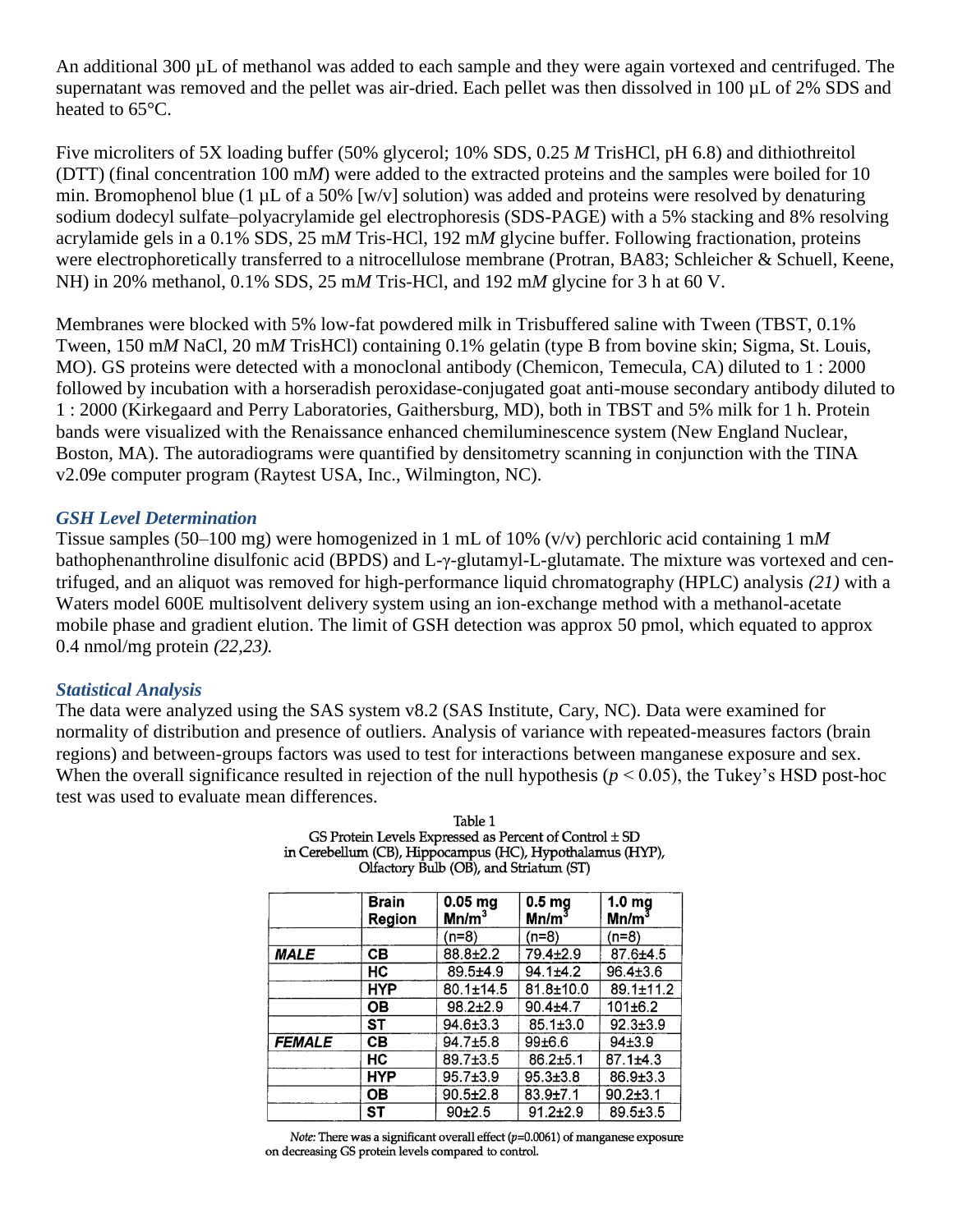## **RESULTS** *GS Protein and mRNA*

Although manganese exposure had an overall effect on significantly decreasing GS protein in both male and female rats (*p*=0.0061) (Table 1), GS mRNA levels were affected more selectively (Table 2). For example, GS mRNA levels significantly decreased in the olfactory bulb (lowest and median dose) (*p*=0.004) and striatum (all three doses) of manganese-exposed  $F_1$  female rats ( $p=0.012$ ), but these two brain regions were unaffected in  $F_1$ male rats (Table 2).

|               | <b>Brain</b><br>Region | $0.05$ mg<br>Mn/m <sup>3</sup> | 0.5 <sub>mg</sub><br>Mn/m $^3$ | 1.0 <sub>mg</sub><br>Mn/m <sup>3</sup> |
|---------------|------------------------|--------------------------------|--------------------------------|----------------------------------------|
|               |                        | $(n=8)$                        | $(n=8)$                        | (n=8)                                  |
| <b>MALE</b>   | CВ                     | $92.1 \pm 5.1$                 | $94.2 \pm 5.9$                 | $81.4 \pm 9.8$                         |
|               | HС                     | $90.1 \pm 1.3$                 | $86.2 \pm 2.1$                 | 100±3.4                                |
|               | <b>HYP</b>             | $94.4 \pm 2.9$                 | $101 + 3$                      | $119+1.9*$                             |
|               | OΒ                     | $106 + 7.3$                    | $117.4 + 4.3$                  | $132\pm3.5^*$                          |
|               | <b>ST</b>              | $97.7 \pm 3.3$                 | $100.1 \pm 2.2$                | $99+2.7$                               |
| <b>FEMALE</b> | CВ                     | $98.8 \pm 2.5$                 | $97.6 \pm 3.4$                 | $100.1 \pm 5.1$                        |
|               | HC                     | 96.7±0.6                       | 96.7±0.98                      | 114±3.1                                |
|               | <b>HYP</b>             | 100±3.3                        | $102 + 2.5$                    | $105 + 1.2$                            |
|               | ОВ                     | $82.1 \pm 4.1*$                | $82.5 \pm 5.9$ *               | $98+2.8$                               |
|               | ST                     | 84.7±3.6*                      | $72.6 \pm 5.3*$                | 76.8±1.3*                              |

Table 2 GS mRNA Levels Expressed as Percent of Control  $\pm$  SD in Cerebellum (CB), Hippocampus (HC), Hypothalamus (HYP), Olfactory Bulb (OB), and Striatum (ST)

Note: Asterisk (\*) indicates a statistically significant difference from control,  $p<0.05$ .

#### *MT mRNA*

The MT mRNA levels were significantly decreased in the hippocampus and hypothalamus of  $F_1$  males that were exposed to the lowest and median doses of manganese (*p*<0.05), but those exposed to the highest dose of manganese displayed unchanged MT mRNA in these two regions (Table 3). The  $F_1$  female rats exposed to manganese were unaffected in terms of MT mRNA levels except in the striatum, where there was a significant decrease in mRNA levels across all exposure doses (*p*=0.002) (Table 3).

> Table 3 MT mRNA Levels Expressed as Percent of Control  $\pm$  SD in Cerebellum (CB), Hippocampus (HC), Hypothalamus (HYP), Olfactory Bulb (OB), and Striatum (ST)

|               | <b>Brain</b><br>Region | $0.05$ mg<br>Mn/m <sup>3</sup> | 0.5 <sub>mg</sub><br>Mn/m <sup>3</sup> | 1.0 <sub>mg</sub><br>$M$ nm $^3$ |
|---------------|------------------------|--------------------------------|----------------------------------------|----------------------------------|
|               |                        | $(n=8)$                        | $(n=8)$                                | $(n=8)$                          |
| <b>MALE</b>   | CВ                     | 114±8.7                        | 121±10.7                               | 99±7.8                           |
|               | HС                     | $57±3.9*$                      | 52.9±4.1*                              | 94±14.5                          |
|               | <b>HYP</b>             | $59.4 + 9.1*$                  | $50+5.5*$                              | $80.2{\pm}7.5$                   |
|               | OВ                     | $103 + 8.6$                    | $108.4 \pm 15$                         | $120.1 \pm 15$                   |
|               | ST                     | $67.1 \pm 7.5$                 | $123.1 \pm 23$                         | $85.2 \pm 21.2$                  |
| <b>FEMALE</b> | CВ                     | 91±4.7                         | $99.4 \pm 5.8$                         | 102±4.6                          |
|               | HC                     | $93.4 \pm 8.4$                 | 93.4±10.4                              | 140±15.6                         |
|               | <b>HYP</b>             | $80.2 \pm 7.4$                 | $96.7 + 7.1$                           | 112±8.9                          |
|               | OВ                     | 120.1±9.9                      | 64.7±8.6                               | 131.4±21                         |
|               | ST                     | $85.2 \pm 6.5^*$               | $82.3 \pm 6.1*$                        | $83.3 + 6.2*$                    |

Note: Asterisk (\*) indicates a statistically significant difference from control,  $p<0.05$ .

#### *GSH*

All three manganese treatments significantly decreased GSH levels in the olfactory bulb of  $F_1$  female rats (*p*=0.047) but not in the male rats (Table 4). Conversely, all three manganese treatments significantly decreased GSH levels in the cerebellum of the  $F_1$  male rats ( $p=0.018$ ) but not in their female littermates (Table 4).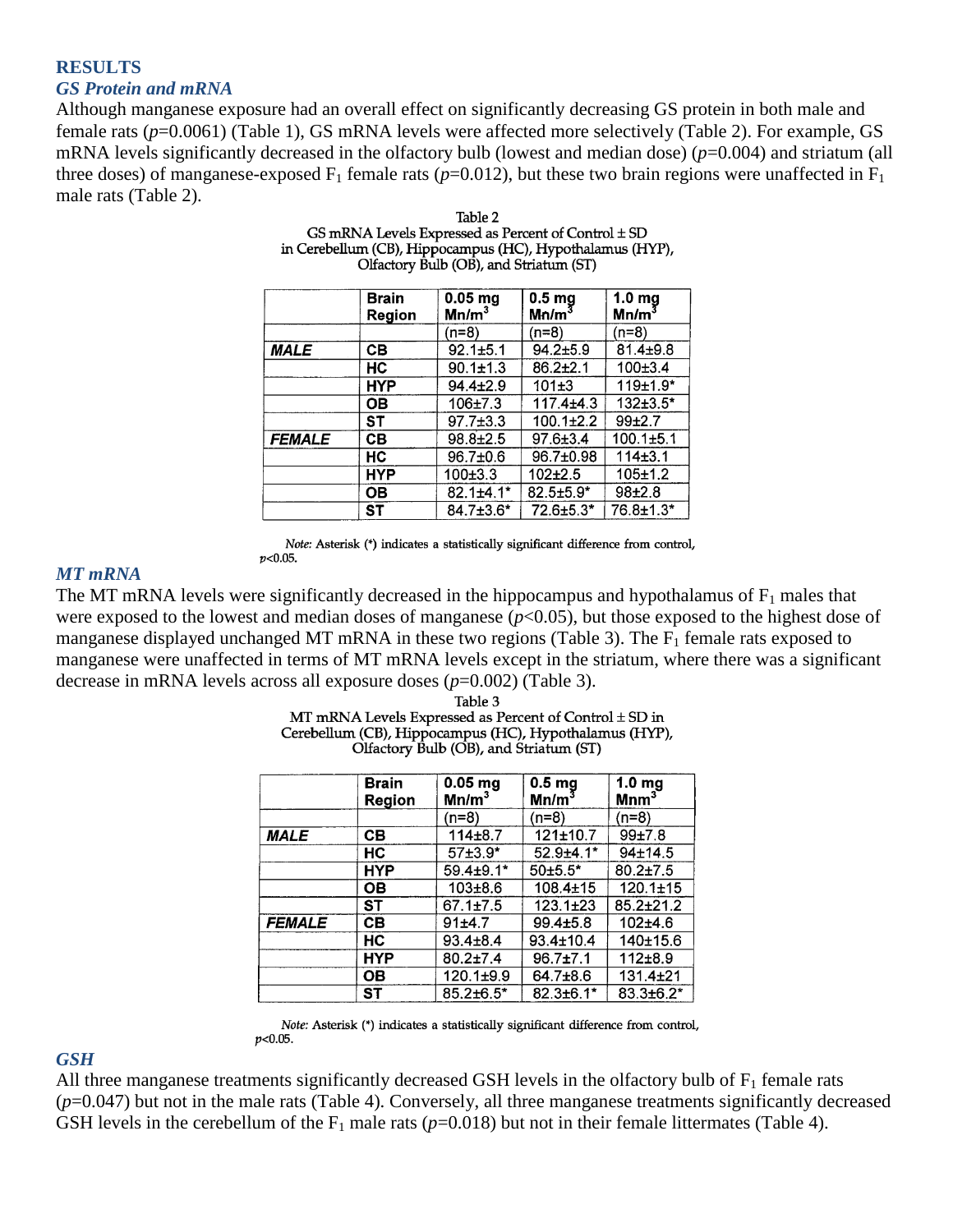|               | <b>Brain</b><br>Region | $0.05$ mg<br>Mn/mm <sup>3</sup> | 0.5 <sub>mg</sub><br>Mn/mm <sup>3</sup> | 1.0 <sub>mg</sub><br>Mn/mm <sup>3</sup> |
|---------------|------------------------|---------------------------------|-----------------------------------------|-----------------------------------------|
|               |                        | (n=8)                           | $(n=8)$                                 | $(n=8)$                                 |
| <b>MALE</b>   | CВ                     | $87.1 \pm 6.2^*$                | 80.1±7.6*                               | 64.7±10*                                |
|               | HC                     | $93.8 \pm 11.2$                 | $98.1 \pm 4.6$                          | $119.1 \pm 14$                          |
|               | <b>HYP</b>             | 74.2±7.4                        | $80.4 \pm 14.1$                         | $104.6 \pm 14$                          |
|               | OВ                     | $134.1 \pm 32$                  | 120.2±23                                | 188.9±44                                |
|               | SТ                     | $83.3 \pm 10.9$                 | $96.1 \pm 19.5$                         | 74±10.5                                 |
| <b>FEMALE</b> | CВ                     | 116±5.8                         | 101±4.9                                 | $122 \pm 6.2$                           |
|               | НC                     | $111.7\pm3.3$                   | $108.2{\pm}8.4$                         | $108.2 \pm 8.4$                         |
|               | HYP                    | $82 + 12.1$                     | $87.7 \pm 13.3$                         | $75.1 \pm 15.3$                         |
|               | OВ                     | $86.2{\pm}5.6*$                 | 79.6±8.5*                               | 78.4±11*                                |
|               | SТ                     | 146.4±23                        | 111±24.7                                | $93.8 + 19.1$                           |

Table 4 GSH Levels Expressed as Percent of Control  $\pm$  SD in Cerebellum (CB), Hippocampus (HC), Hypothalamus (HYP), Olfactory Bulb (OB), and Striatum (ST)

Note: Asterisk (\*) indicates a statistically significant difference from control,  $p<0.05$ .

#### **DISCUSSION**

The current inhalation reference concentration (RfC) for manganese, as set by the US Environmental Protection Agency, is  $0.05 \mu g \text{Mn/m}^3$  (24). Thus, the concentrations of manganese used in this study were 1000, 10,000, and 20,000 times this standard for the lowest, median, and highest doses, respectively. Manganese concentrations in the olfactory bulb, striatum, and cerebellum of rats that were exposed similarly to manganese sulfate have been reported *(25).* Dorman and co-workers *(26)* observed increased brain manganese concentrations in PND 14 and PND 19 pups that were exposed to manganese sulfate at  $> 0.05$  mg Mn/m<sup>3</sup>. Increased striatal, olfactory bulb, and cerebellum concentrations were approx twofold to threefold higher than those observed in controls. Adult  $(F_1)$  rats that were exposed as neonates to MnSO<sub>4</sub> had returned to control brain manganese concentrations when assessed at PND  $45 \pm 1$  (26). When a similar paradigm of manganese exposure followed by a recovery period was administered to older rats, manganese concentrations in some brain regions, in particular the olfactory bulb, remained elevated when compared to air-exposed rats *(19).* However, in the present study, younger rats that were exposed to manganese sulfate *in utero* and during lactation fully normalized their brain regional manganese concentrations by PND 45 (i.e., 3 wk after exposure sessions ended). It is likely that this ability to normalize brain manganese concentrations reflects the increased requirements of the developing rat brain *(27).*

This study presents novel data that show alterations in oxidative stress markers in specific brain regions of developing male and female rats after 3 wk of recovery from *in utero* and neonatal exposures to airborne manganese. Furthermore, these changes in brain regional oxidative stress markers occurred in the absence of increased brain manganese concentrations and were in contrast to our earlier studies conducted in adult rats *(1– 3).*

One can detect the presence of oxidants by measuring species that are known to increase or decrease in response to oxidative stress. This includes ubiquitous antioxidants, such as GSH, as well as biomarkers that are more specific to particular tissue types (e.g., glutamine synthetase). In the central nervous system, GS is localized exclusively in astrocytes *(28),* where it has a critical role in amino acid metabolism. Glutamine synthetase metabolizes glutamate that is removed by astrocytes from the extracellular space to glutamine, and the latter is recycled to neurons as part of the glutamate–glutamine cycle *(29).* Glutamine synthetase is highly susceptible to oxidation and subsequent rapid degradation and, therefore, it serves as an excellent marker for the presence of reactive oxygen species in the brain *(30).*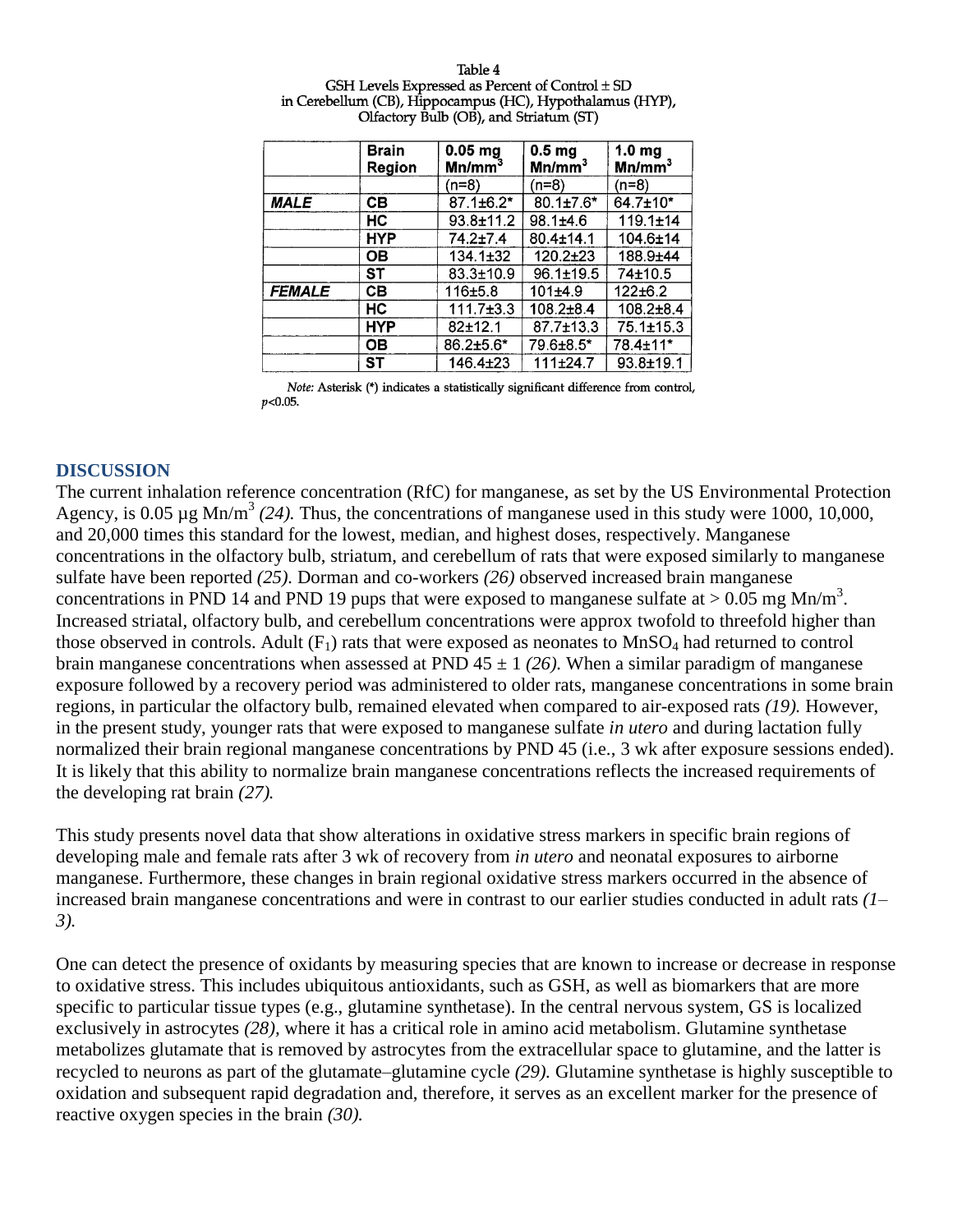Although GS protein levels decreased in most brain regions of manganese exposed male and female rats, only the cerebellum in the male rats exposed to the median dose had a statistically relevant decrease in GS protein levels compared to nonexposed rats (Table 1) and this decrease occurred despite normal manganese concentrations in this brain region. This is in contrast to our previous studies in which the effects of manganese exposure in older animals of both sexes were more selectively affected [e.g., hippocampus only in male rats and hypothalamus in female rats *(3)*]. Corroborating earlier findings *(1–3),* the GS mRNA levels (Table 2) measured in this study was not reflected in altered amounts of GS protein (i.e., brain regions that had increased mRNA levels did not have increased protein levels). In fact, there were more statistically significant changes in GS mRNA than there were in the protein levels, which is in contrast to our prior studies *(1–3).* There were significant increases in GS mRNA levels in the hypothalamus and olfactory bulb of male rats recovering from the highest manganese exposure, whereas GS mRNA levels were significantly decreased in the striatum of female rats recovering from the median and high exposures (Table 2). Sex differences in the response to manganese exposure were exemplified in the striatum, where the females had significant decreases in GS mRNA but the males were unaffected in this brain region.

The MTs are a class of highly conserved proteins known to bind metals, but in recent years, evidence has shown that they might also have some important antioxidant properties *(31).* In vitro experiments demonstrated that MTs had a greater ability at scavenging oxygen radicals when compared with other sulfhydryl-containing molecules *(32)* and they increased more than glutathione (GSH), Mn-SOD (superoxide dismutase) catalase, and other well-known antioxidants *(33).* We found that MT mRNA levels were significantly decreased in the hippocampus, hypothalamus, and striatum in males recovering from the lowest manganese dose and in the hippocampus and hypothalamus in those recovering from the median dose manganese exposure (Table 3). The only statistically relevant change in the females was in the olfactory bulb of female rats recovering from the median dose (Table 3).

Glutathione is a ubiquitous antioxidant formed from three amino acids, glutamate, cysteine, and glycine (γglutamylcysteinylglycine). It constitutes approx 90% of the intracellular nonprotein thiols *(34)* and functions in conjugation and elimination of toxic molecules, thereby maintaining cellular redox homeostasis *(34).* We previously reported that GSH levels were significantly lowered in the striatum of female and old male rats upon manganese exposure *(3)* and that this effect was absent in the young male rats, which was consistent with our other study *(1).* These data are consistent with the findings of a previous study that showed decreased GSH levels in the striatum of aged rats exposed to manganese chloride *(35).* In this current study, the only statistically significant effect of manganese exposure appeared in the cerebellum of male rats recovering from the highest manganese exposure level (Table 4). This relative lack of an effect of manganese exposure on GSH in these animals likely reflects the reversibility of manganese exposure and/or the plasticity of the developing nervous system in terms of GSH metabolism. Although this is speculative, it is consistent with the critical role GSH plays in the maintenance of redox homeostasis.

In conclusion, we report for the first time the consequences of *in utero* and early developmental airborne manganese exposure on end points of oxidative stress in developing female and male rats. These alterations are not associated with increased manganese as in our prior studies, but these changes persist even after brain regional manganese concentrations return to control levels. Furthermore, the reversibility of these alterations in markers of oxidative stress caused by manganese exposure is influenced by the sex of the rat. Unlike our previous studies *(1–3),* manganese exposure in young male rats had more of an impact on oxidative stress end points than it did in female rats. We cannot determine whether this difference is the result of a lack of reversibility in the male rats or whether markers of oxidative stress in the female rat are less affected by manganese exposure. It is noteworthy that these effects occurred at doses of manganese 10–20 thousand times higher than the current RfC. We are presently undertaking a study in which we will specifically examine some of these reversibility issues.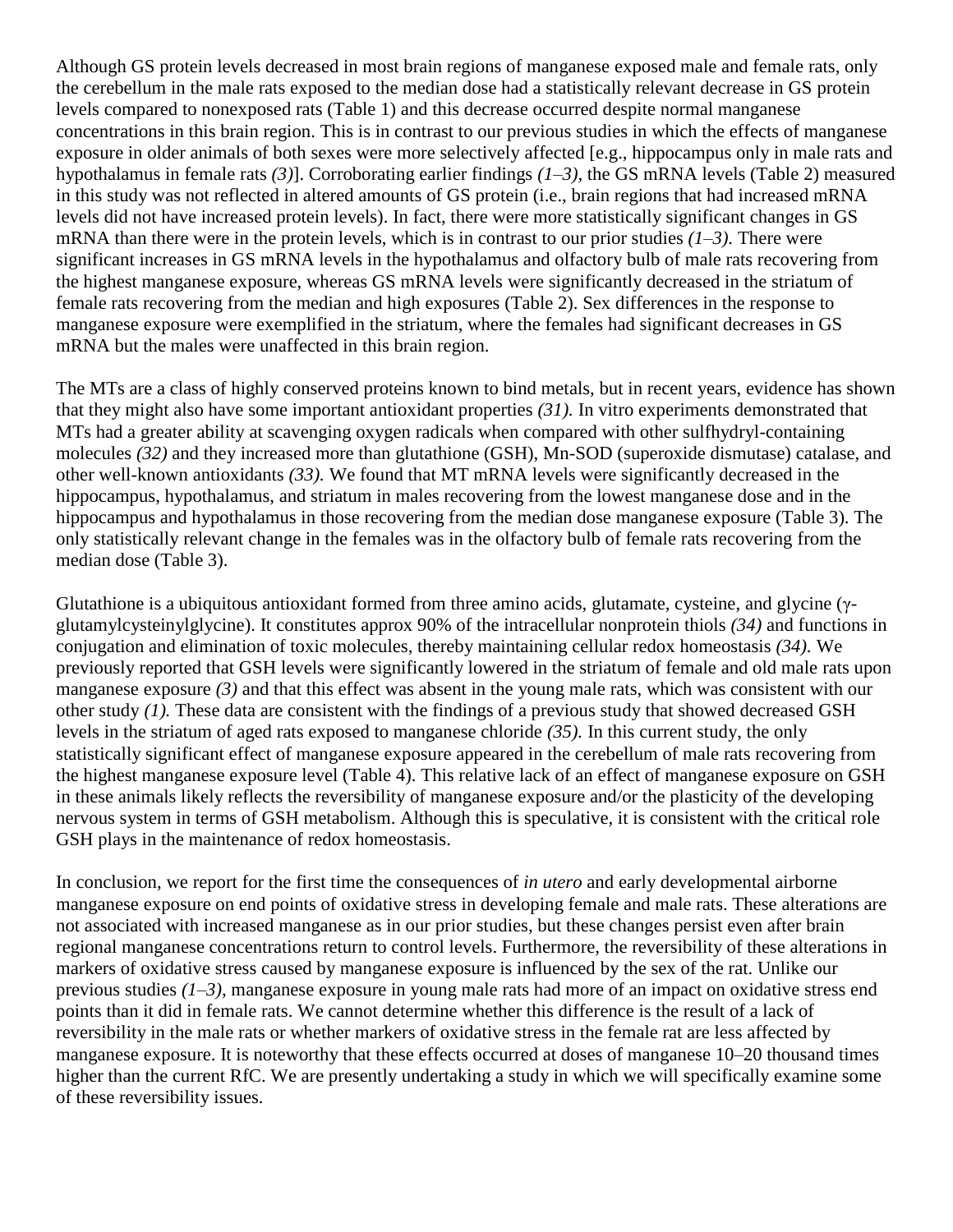#### **REFERENCES**

1. A. W. Dobson, S. Weber, D. C. Dorman, L. K. Lash, K. M. Erikson, and M. Aschner, Inhaled manganese sulfate and measures of oxidative stress in rat brain. *Biol. Trace Element Res.* 93,113–126 (2003).

2. S. Weber, D. C. Dorman, L. H. Lash, K. Erikson, K. E. Vrana, and M. Aschner, Effects of manganese (Mn) on the developing rat brain: oxidative-stress related endpoints. *Neurotoxicology* 23,169–175 (2002).

3. K. M. Erikson, D. C. Dorman, L. H. Lash, A. W. Dobson, and M. Aschner. Airborne manganese exposure differentially affects endpoints of oxidative stress in an age and sex-dependent manner. *Biol Trace Element Res.,* 100, 49–62 (2004).

4. L. S. Hurley and C. L. Keen, Manganese, in *Trace Elements in Human Health and Animal Nutrition,* E. Underwood and W. Mertz, eds., Academic, New York, pp. 185–223 (1987).

5. M. Aschner, K. M. Erikson, and D. C. Dorman, Manganese dosimetry: species differences and implications for neurotoxicity. Crit. Rev. Toxicol. 35,1–32 ( 2005).

6. ATSDR (Agency for Toxic Substances and Disease Registry). Toxicological Profile for Manganese, US Department of Health and Human Services Public Health Service. Available at <http://www.atsdr.cdc.gov/toxprofiles/tp151.html> (accessed September 2000).

7. D. Mergler, G. Huel, R. Bowler, et al., Nervous system dysfunction among workers with long-term exposure to manganese. *Environ. Res.* 64,151–180 (1994).

8. P. K. Pal, A. Samii, and D. B. Calne, Manganese neurotoxicity: a review of clinical features, imaging and pathology. *Neurotoxicology* 20, 227–238 (1999).

9. E. D. Pellizzari, C. A. Clayton, C. E. Rodes, et al., Particulate matter and manganese exposures in Indianapolis, Indiana. *J. Exp. Anal. Environ. Epidemiol.* 11, 423–440 (2001).

10. M. Aschner, Manganese neurotoxicity and oxidative damage, in *Metals and Oxidative Damage in Neurological Disorders,* J. R. Connor, ed., Plenum, New York, pp. 77–93 (1997).

11. W. N. Sloot, J. Korf, J. F. Koster, L. E. A. DeWit, and J. B. P. Gramsbergen, Manganese-induced hydroxyl radical formation in rat striatum is not attenuated by dopamine depletion or iron chelation in vivo. *Exp. Neurol.* 138, 236–245 (1996).

12. P. Galvani, P. Fumagalli, and A. Santagostino, Vulnerability of mitochondrial complex I in PC12 cells exposed to manganese. *Eur. J. Pharmacol.* 293,377–383 (1995).

13. C. E. Gavin, K. K. Gunter, and T. E. Gunter, Manganese and calcium transport in mitochondria: implications for manganese toxicity. *Neurotoxicology* 20, 445–453 (1999).

14. F. S. Archibald and C. Tyree, Manganese poisoning and the attack of trivalent manganese upon catecholamines. *Arch. Biochem. Biophys.* 256, 638–650 (1987).

15. S. F. Ali, H. M. Duhart, G. D. Newport, G. W. Lipe, and W. Slikke, Manganese-induced reactive oxygen species: comparison between Mn<sup>+2</sup> and Mn<sup>+3</sup>. *Neurodegeneration* 4, 329–334 (1995).

16. J. Y. Chen, G. C. Tsao, Q. Zhao and W. Zheng, Differential cytotoxicity of Mn(II) and Mn(III): special reference to mitochondrial [Fe-S] containing enzymes. *Toxicol. Appl. Pharmacol.* 175,160–168 (2001). 17. K. K. Gunter, L. M. Miller, M. Aschner, et al., XANES spectroscopy: a promising tool for toxicology: a

tutorial. *Neurotoxicology* 23,127–146 (2002).

18. D. HaMai A. Campbell, and S. C. Bondy, Modulation of oxidative events by multivalent manganese complexes in brain tissue. *Free Radical Biol. Med.* 31, 763–768 (2001).

19. D. C. Dorman, B. E. McManus, M. W. Marshall, R. A. James, and M. F. Struve, Old age and gender influence the pharmacokinetics of inhaled manganese sulfate and manganese phosphate in rats. *Toxicol. Appl. Pharmacol.* 197,113–124 (2004).

20. V. Barbu and F. Dautry, Northern blot normalization with a 28S rRNA oligonucleotide probe, *Nucleic Acids Res.* 17, 7115 (1989).

21. M. W. Fariss and D. J. Reed, High-performance liquid chromatography of thiols and disulfides: dinitrophenol derivatives, *Methods Enzymol.* 143,101–109 (1987).

22. L. H. Lash and J. J. Tokarz, Oxidative stress in isolated rat renal proximal and distal tubular cells, *Am. J. Physiol.* 259, F338–F347 (1990).

23. L. H. Lash and E. B. Woods, Cytotoxicity of alkylating agents in isolated rat kidney proximal and distal tubular cells, *Arch. Biochem. Biophys.* 286,46–56 (1991).